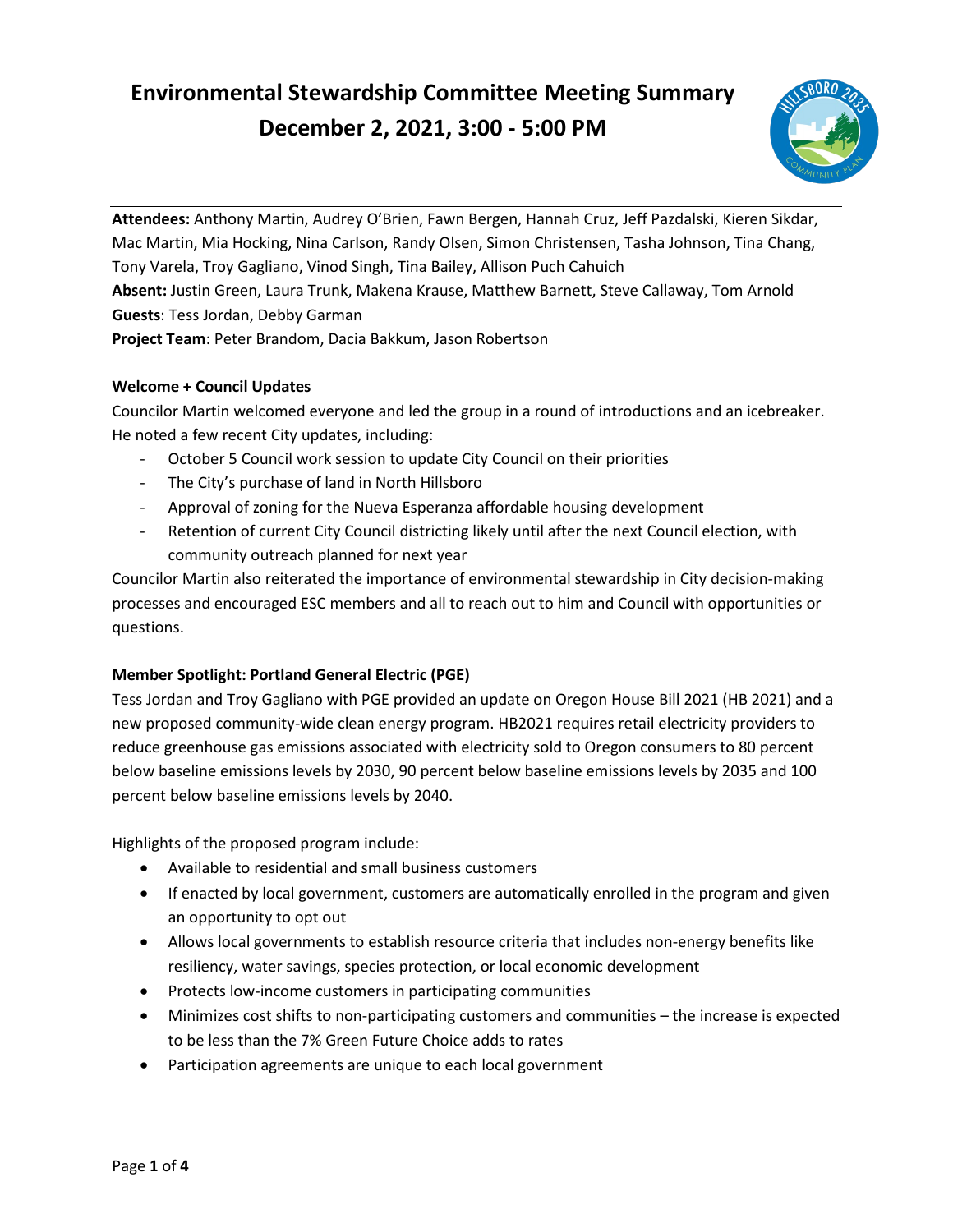• Preliminary opinion testing has been conducted through customer surveys and underrepresented population focus groups

 comparable to the existing renewable energy credit (REC) products at <7% above the cost of electricity. The program is a 'bridge' for customers to purchase renewable electricity before more actual renewables are built and available to deliver power directly to customers. It will be designed to be cost-It will be an 'unbundled' rather than 'bundles' REC product, meaning the power purchased comes directly from renewable energy facilities built for the program.

#### Process per HB2021

- • Collaboration: Utility and local government collaborate on program design in line with climate action goals
- Community Outreach: Local government outreach to community with support from the utility if desired
- Policy: Local government Council or Commission votes to adopt the program per local policy
- • OPUC Filing: Utility makes the filing at the Oregon Public Utility Commission in alignment with the local policy
- Implementation: Dependent upon each municipality's interest and ability
- • Ultimate goal: bring new renewable energy sources to the existing grid vs purchasing credits in a far-away project

## **Indicator Review**

 time and level of effort to manage the data collection and tracking for 29 total indicators, a decision was made to eliminate a few of the indicators and to have no more than 25. Please note, there were no comments or discussion for indicators 15, 16, 18, 20, 21, 23, 24, 26, or 28. The Committee approved removal of indicators 3 (from last meeting), 15, 28 and 29. All other indicators were approved with Peter Brandom continued walking committee members through the existing and proposed new indicators (half of the indicators were previously reviewed with the group during the October ESC meeting). Initially, nine new indicators were proposed but after further consideration of the amount of minor adjustments or requests and considerations as noted below.

## Indicator 14: # of homes with home energy scores (HES)

- • Nina Consider tracking the number of homeowners who make energy efficiency upgrades due to energy score result.
- • Anthony If a home has multiple scores (for example if upgrades were made and a new score is produced) would both be counted towards the number of HES completed?
- Tina B. Should be able to track HES in GIS files by tax lot.

## Indicator 17: # of zero tailpipe emission vehicles per capita

- • Mac What is the value of this data? Most EVs are expensive and are mostly purchased by those who are more affluent. Do not like this indicator.
- Tasha and Hannah Are there efforts to get EV chargers in multifamily or low-income housing?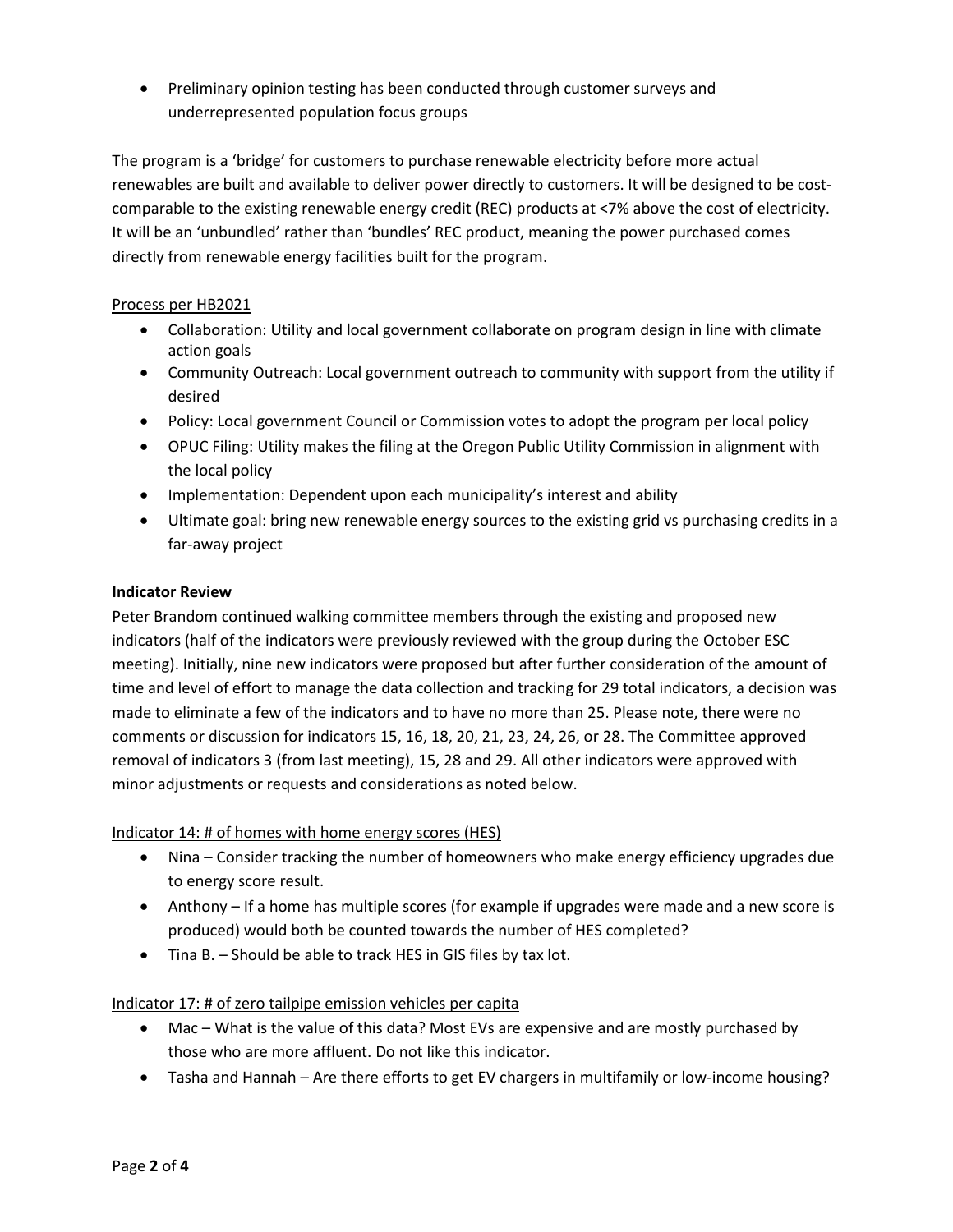- • Peter The City partnered with PGE on the Electric Avenue located at the Sunset Esplanade shopping center and have installed public chargers at City facilities.
- Troy There may be federal infrastructure dollars available soon.

#### Indicator 19: Community greenhouse gas emissions

- • Peter State is shooting for 80% reduction by 2030, so we can align our target with that or choose a different option. We already have most of the data needed to complete a community greenhouse gas inventory.
- Nina Disaggregate data so we know where to focus our efforts and make targeted actions.
- Anthony 40% of emissions come from transportation.
- • Mia HSD has been focused on using less to save money but would like to get more involved in carbon tracking.
- Tasha Replacing cars before their end of life is not the best environmental approach. Take consequences to action and "steps" into consideration.
- Audrey consider looking at similar cities and their approaches for comparison.

#### Indicator 20: # of miles of missing bike lanes on arterial and collector streets

• Tasha – what is the definition of 'bike lane?' A: Dedicated lanes or cycletracks.

#### Indicator 22: % of housing units located within ¼-mile of frequent public transit line

- Hannah Is the focus on all housing or low-income housing? Would you consider focusing (or creating a sub focus) on low-income housing? Should probably track "all" housing and "affordable housing" separately.
- convenient, time efficient to shift people away from cars. Consider tracking something like "% of • Tina B. – Low-income housing needs to be accessible to employment; transit needs to be easy, employment centers located near transit stations."
- • Jason Olympia, Washington switched to a zero-fare model for public transit to increase ridership.

#### Indicator 25: Total solid waste collected by franchised waste collectors

• Nina – Create a metric to track food waste used to create renewable natural gas. Consider adding new target when recycling modernization happens.

## Indicator 27: Vitality of reuse and repair activities

- Tasha Promote the Library of Things.
- • Jason The Hillsboro Library will be providing a presentation to the Oversight Committee on February 24 if ESC members would like to attend. Dacia will forward the meeting invitation.

## Indicator 29: Actions that decrease material consumption and increase reuse or switch to lower impact materials

• Tasha – Measure consumption from coffee shops, restaurants, etc. that use reusable cups and containers.